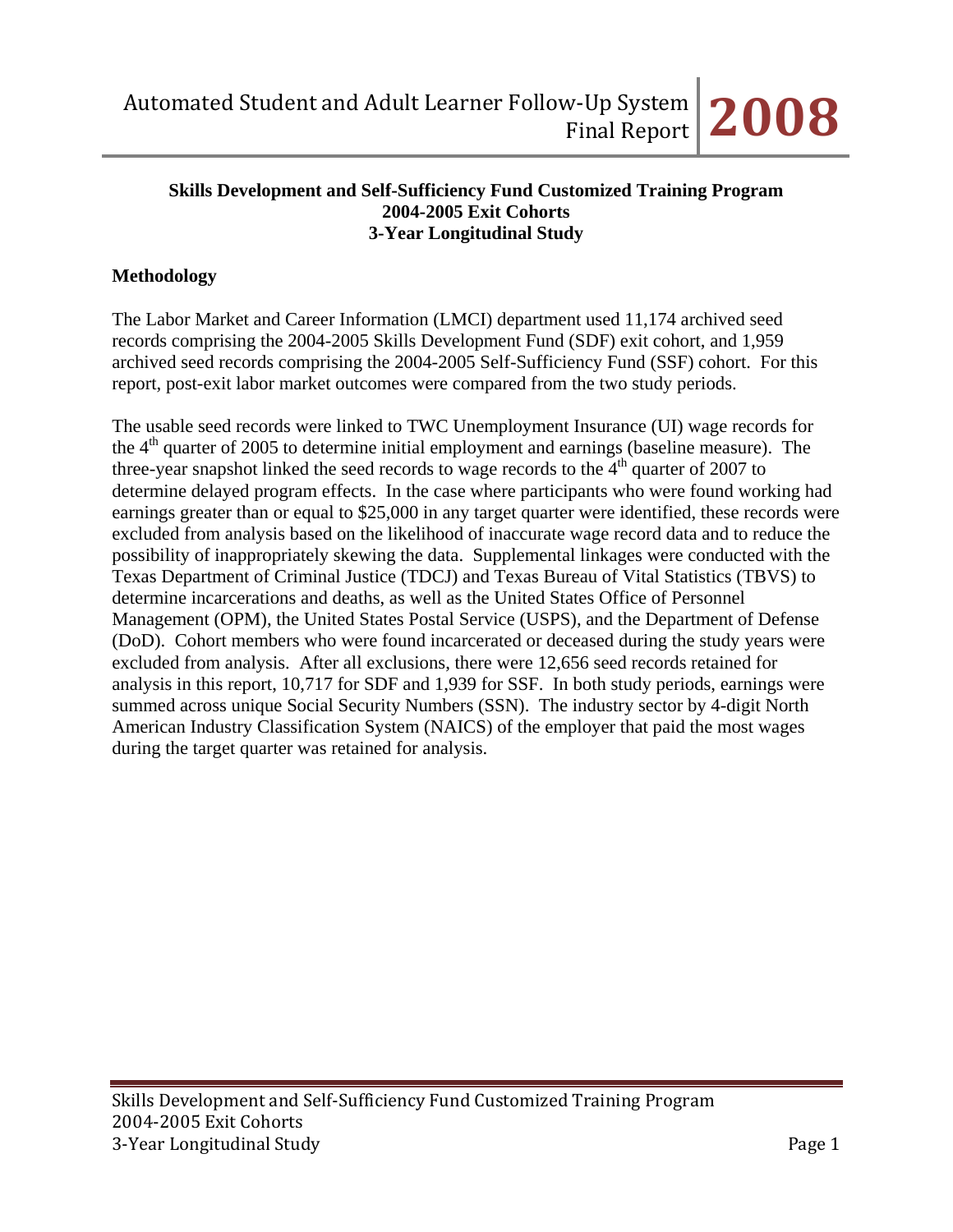## **Results**

#### **Cohort Analysis**

Cohort analysis looks at the results of the group during the two study periods as two distinct sets of data. In cohort analysis it is possible, even likely, that the same persons identified as working in the baseline study period will not be identical to those found working in the terminal time period. Section B of this report presents data on participants who were identified as working in both study periods.

#### **Skills Development Fund**

SDF participants who attended training at South Plains College had the highest employment in 4Q2005 at 93.0 percent (Table 1). Dallas County Community College District had the largest number of participants and had 88.1 percent employment in 4Q2005. Overall employment for the cohort in 4Q2005 was 85.9 percent.

|                                                 |        | N       | %              |
|-------------------------------------------------|--------|---------|----------------|
| <b>Training Provider</b>                        | N      | Working | <b>Working</b> |
| Vernon College                                  | 60     | 54      | 90.0           |
| South Plains College                            | 142    | 132     | 93.0           |
| Angelina College                                | 296    | 244     | 82.4           |
| <b>Howard College</b>                           | 365    | 292     | 80.0           |
| <b>Texas Engineering Extension Service</b>      | 514    | 401     | 78.0           |
| El Paso Community College District              | 538    | 444     | 82.5           |
| <b>Hill College</b>                             | 553    | 509     | 92.0           |
| Amarillo College                                | 555    | 512     | 92.3           |
| <b>Brazosport College</b>                       | 601    | 532     | 88.5           |
| South Texas College                             | 680    | 595     | 87.5           |
| Southwest Texas Junior College                  | 1,648  | 1,500   | 91.0           |
| <b>Temple College</b>                           | 2,293  | 1,817   | 79.2           |
| <b>Dallas County Community College District</b> | 2,472  | 2,178   | 88.1           |
| <b>Total</b>                                    | 10,717 | 9,210   | 85.9           |

## **Table 1. SDF Employment and Earnings in 4Q2005 by Training Provider**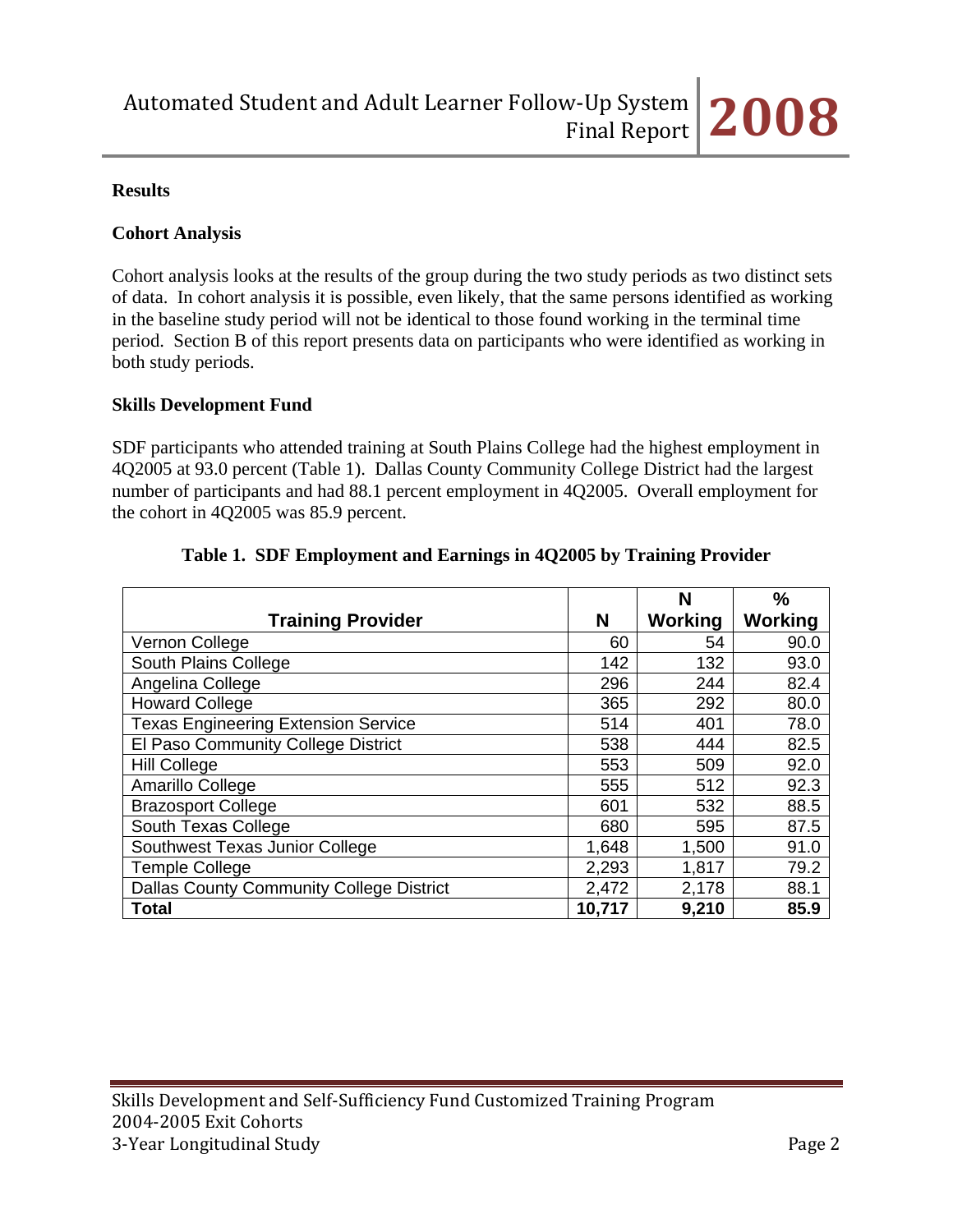Exiters from Brazosport College had the highest median quarterly earnings in 4Q2005 at \$17,561 (Table 1a). Amarillo College participants had the second-highest mark with median quarterly earnings of \$17,370. Dallas County Community College District exiters had earnings of \$11,361. Overall median quarterly earnings for the SDF cohort were \$8,786 in 4Q2005.

|                                                 |        | N       | <b>Median</b>   |
|-------------------------------------------------|--------|---------|-----------------|
| <b>Training Provider</b>                        | N      | Working | <b>Earnings</b> |
| Vernon College                                  | 60     | 54      | \$11,692        |
| South Plains College                            | 142    | 132     | \$12,584        |
| Angelina College                                | 296    | 244     | \$5,698         |
| <b>Howard College</b>                           | 365    | 292     | \$6,268         |
| <b>Texas Engineering Extension Service</b>      | 514    | 401     | \$8,691         |
| El Paso Community College District              | 538    | 444     | \$7,491         |
| <b>Hill College</b>                             | 553    | 509     | \$12,255        |
| Amarillo College                                | 555    | 512     | \$17,370        |
| <b>Brazosport College</b>                       | 601    | 532     | \$17,561        |
| South Texas College                             | 680    | 595     | \$6,376         |
| Southwest Texas Junior College                  | 1,648  | 1,500   | \$7,352         |
| <b>Temple College</b>                           | 2,293  | 1,817   | \$5,516         |
| <b>Dallas County Community College District</b> | 2,472  | 2,178   | \$11,361        |
| <b>Total</b>                                    | 10,717 | 9,210   | \$8,786         |

## **Table 1a. SDF Earnings in 4Q2005 by Training Provider**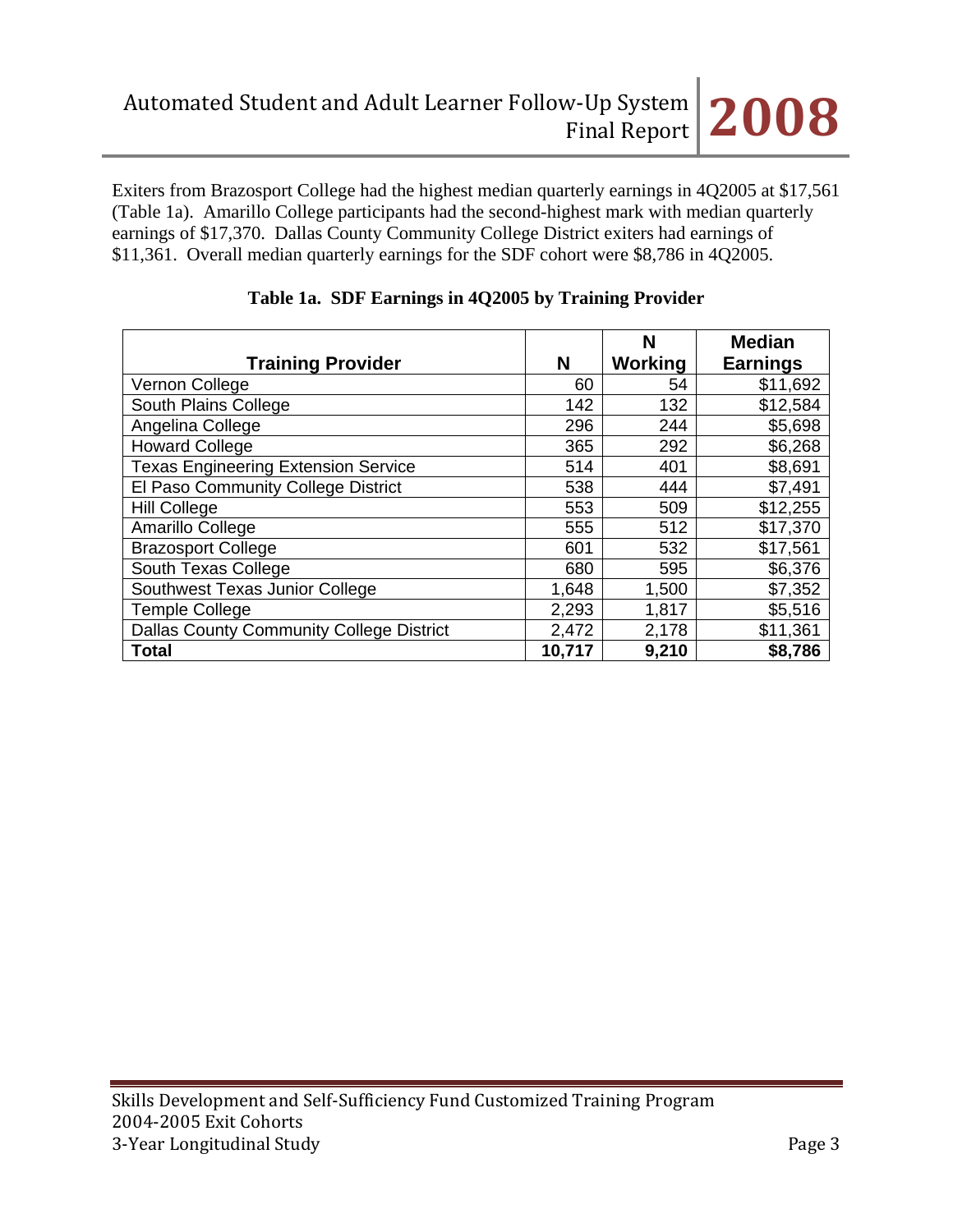Table 2 shows employment and earnings in 4Q2007 by training provider for the SDF cohort. South Plains College topped the list with 91.6 percent employment. Vernon College had the next highest employment with 90.0 percent employed in 4Q2007. Dallas County Community College District showed employment of 81.6 percent in 4Q2007. Overall employment for the SDF cohort in 4Q2007 was 80.9 percent.

|                                                 |        | N       | $\frac{0}{0}$  |
|-------------------------------------------------|--------|---------|----------------|
| <b>Training Provider</b>                        | N      | Working | <b>Working</b> |
| Vernon College                                  | 60     | 54      | 90.0           |
| South Plains College                            | 142    | 130     | 91.6           |
| Angelina College                                | 296    | 231     | 78.0           |
| <b>Howard College</b>                           | 365    | 280     | 76.7           |
| <b>Texas Engineering Extension Service</b>      | 514    | 378     | 73.5           |
| El Paso Community College District              | 538    | 413     | 76.8           |
| <b>Hill College</b>                             | 553    | 471     | 85.2           |
| Amarillo College                                | 555    | 470     | 84.7           |
| <b>Brazosport College</b>                       | 601    | 528     | 87.9           |
| South Texas College                             | 680    | 540     | 79.4           |
| Southwest Texas Junior College                  | 1,648  | 1,440   | 87.4           |
| <b>Temple College</b>                           | 2,293  | 1,716   | 74.8           |
| <b>Dallas County Community College District</b> | 2,472  | 2,018   | 81.6           |
| Total                                           | 10,717 | 8,669   | 80.9           |

# **Table 2. SDF Employment in 4Q2007 by Training Provider**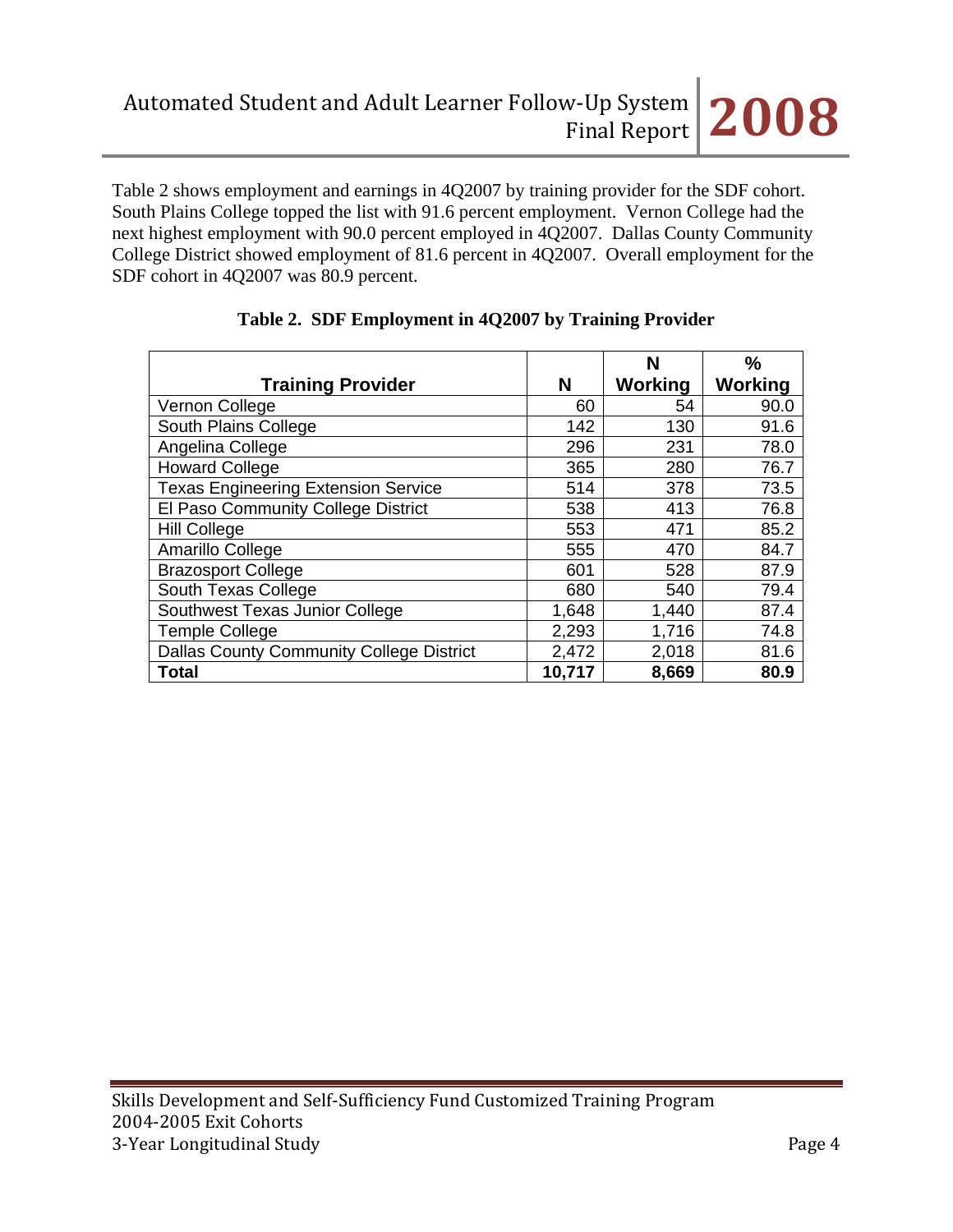

Brazosport College exiters had the highest median quarterly earnings in 4Q2007 at \$19,224. Amarillo College had the next highest median quarterly earnings at \$19,164. Overall median quarterly earnings for the SDF cohort in 4Q2007 were \$9,995.

|                                                 |        | N       | <b>Median</b>   |
|-------------------------------------------------|--------|---------|-----------------|
| <b>Training Provider</b>                        | N      | Working | <b>Earnings</b> |
| Vernon College                                  | 60     | 54      | \$12,193        |
| South Plains College                            | 142    | 130     | \$14,003        |
| Angelina College                                | 296    | 231     | \$6,312         |
| <b>Howard College</b>                           | 365    | 280     | \$8,154         |
| <b>Texas Engineering Extension Service</b>      | 514    | 378     | \$10,073        |
| El Paso Community College District              | 538    | 413     | \$8,722         |
| <b>Hill College</b>                             | 553    | 471     | \$12,604        |
| Amarillo College                                | 555    | 470     | \$19,164        |
| <b>Brazosport College</b>                       | 601    | 528     | \$19,224        |
| South Texas College                             | 680    | 540     | \$7,563         |
| Southwest Texas Junior College                  | 1,648  | 1,440   | \$8,851         |
| <b>Temple College</b>                           | 2,293  | 1,716   | \$6,314         |
| <b>Dallas County Community College District</b> | 2,472  | 2,018   | \$12,181        |
| <b>Total</b>                                    | 10,717 | 8,669   | \$9,995         |

# **Table 2a. SDF Earnings in 4Q2007 by Training Provider**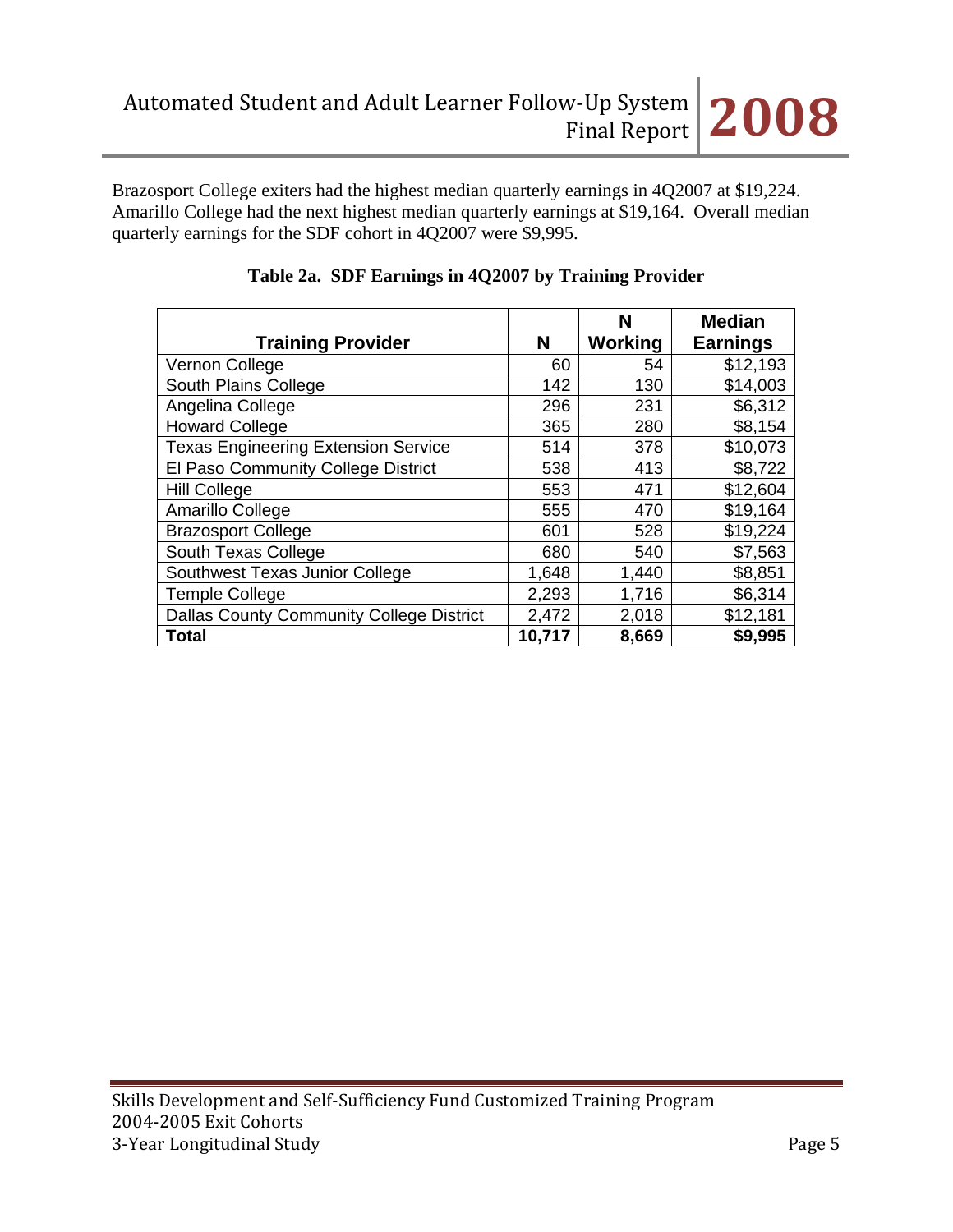General Medical and Surgical Hospitals was the industry (by 4-digit NAICS code) employing the most SDF exit cohort members at 4Q2005, followed by Executive, Legislative, and Other General Government Support (Table 3). Some of the other top ten industries of employment at 4Q2005 for SDF participants were Converted Paper Product Manufacturing, and Aerospace Product and Parts Manufacturing. Participants employed in the Basic Chemical Manufacturing industry sector had the highest median quarterly earnings at 4Q2005 with \$17,495. Aerospace Product and Parts Manufacturing employees were next with median quarterly earnings of \$17,443.

| <b>Industry of Employment</b>                             | N<br>Working | <b>Median</b><br><b>Earnings</b> | <b>NAICS</b><br>Code |
|-----------------------------------------------------------|--------------|----------------------------------|----------------------|
| <b>General Medical and Surgical Hospitals</b>             | 1,054        | \$10,526                         | 6221                 |
| Executive, Legislative, and Other General Government      |              |                                  |                      |
| Support                                                   | 772          | \$8,400                          | 9211                 |
| <b>Converted Paper Product Manufacturing</b>              | 675          | \$6,637                          | 3222                 |
| <b>Basic Chemical Manufacturing</b>                       | 562          | \$17,495                         | 3251                 |
| Aerospace Product and Parts Manufacturing                 | 502          | \$17,443                         | 3364                 |
| Wireless Telecommunications Carriers (except Satellite)   | 453          | \$6,610                          | 5172                 |
| Household Appliance Manufacturing                         | 428          | \$8,134                          | 3352                 |
| Electric Power Generation, Transmission and Distribution  | 334          | \$12,741                         | 2211                 |
| Other Nonmetallic Mineral Product Manufacturing           | 311          | \$13,177                         | 3279                 |
| Household and Institutional Furniture and Kitchen Cabinet |              |                                  |                      |
| Manufacturing                                             | 284          | \$5,900                          | 3371                 |

## **Table 3. Top 10 Industries of Employment for SDF at 4Q2005**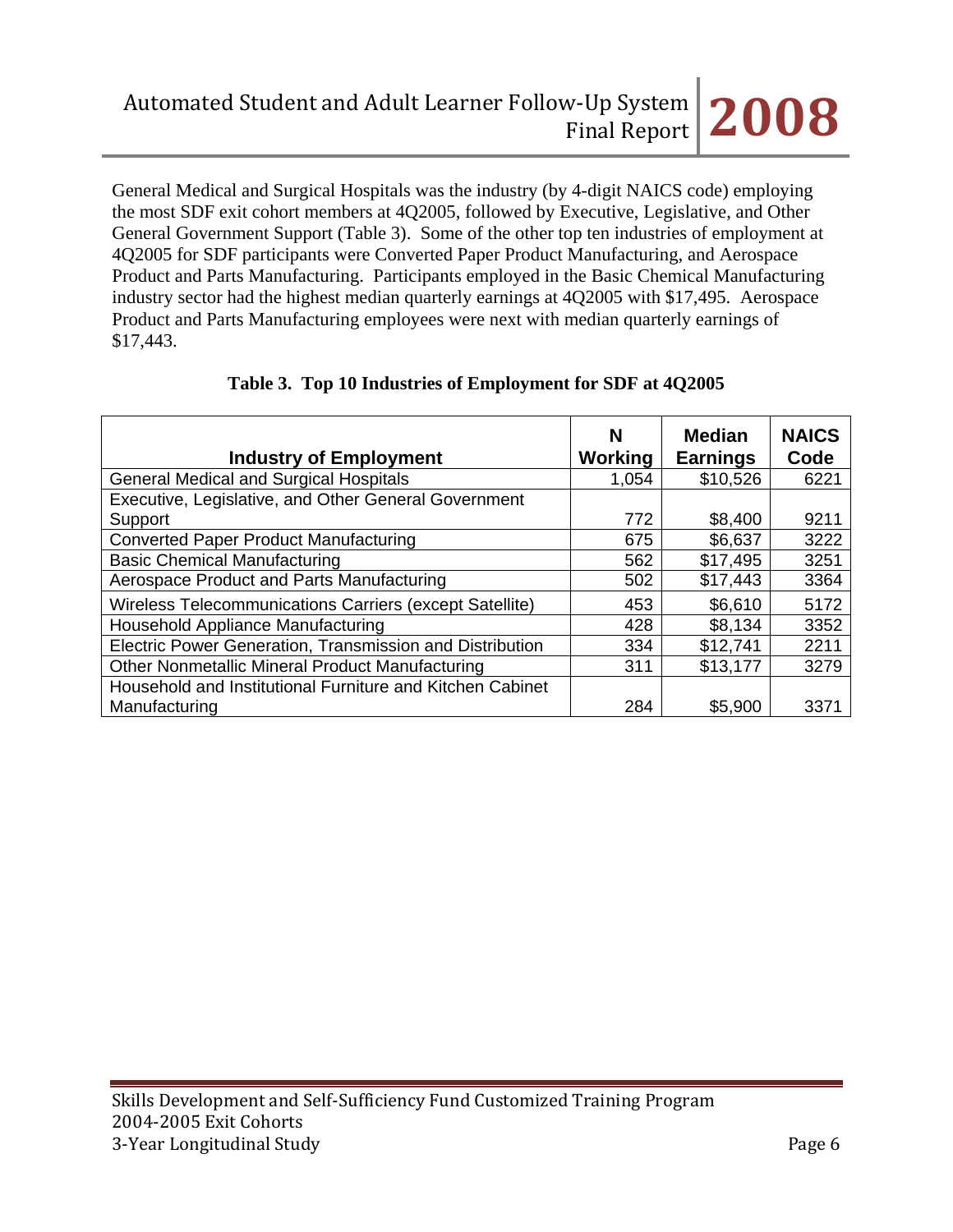

General Medical and Surgical Hospitals was again first on the list of the top ten industries of employment by 4-digit NAICS code at 4Q2007 (Table 4), while those employed in Basic Chemical Manufacturing were at the top of the earnings list with \$19,398. Executive, Legislative, and Other General Government Support was second on the list in overall employment, while the Aerospace Product and Parts Manufacturing industry was second in rank with respect to median earnings at \$19,280.

|                                                              | N       | <b>Median</b>   | <b>NAICS</b> |
|--------------------------------------------------------------|---------|-----------------|--------------|
| <b>Industry of Employment</b>                                | Working | <b>Earnings</b> | Code         |
| <b>General Medical and Surgical Hospitals</b>                | 903     | \$12,408        | 6221         |
| Executive, Legislative, and Other General Government Support | 656     | \$10,340        | 9211         |
| <b>Basic Chemical Manufacturing</b>                          | 514     | \$19,398        | 3251         |
| <b>Converted Paper Product Manufacturing</b>                 | 502     | \$7,380         | 3222         |
| Aerospace Product and Parts Manufacturing                    | 449     | \$19,280        | 3364         |
| Household Appliance Manufacturing                            | 332     | \$9,985         | 3352         |
| Electric Power Generation, Transmission and Distribution     | 308     | \$13,946        | 2211         |
| Wireless Telecommunications Carriers (except Satellite)      | 308     | \$8,178         | 5172         |
| <b>Other Nonmetallic Mineral Product Manufacturing</b>       | 276     | \$13,219        | 3279         |
| <b>Employment Services</b>                                   | 239     | \$3,864         | 5613         |

## **Table 4. Top 10 Industries of Employment for SDF at 4Q2007**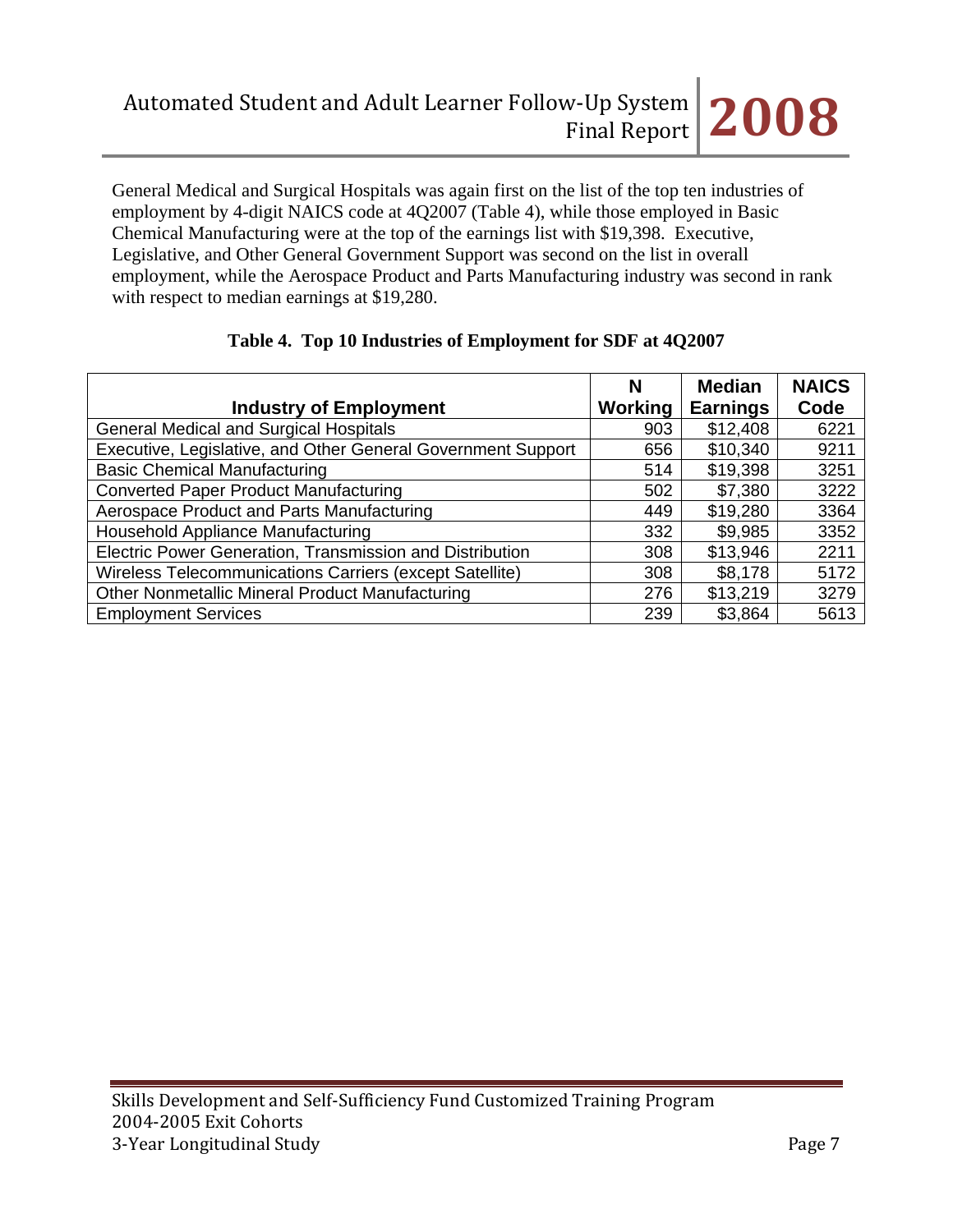## **Self-Sufficiency Fund**

In the  $4<sup>th</sup>$  quarter of 2005, SSF participants who received training from Southwestern Meat Packers Foundation Inc. had the highest employment with 83.4 percent of exiters found working (Table 5). Those receiving training from Dallas County Community College District had the second-highest employment with 77.2 percent of participants found working. Overall employment in 4Q2005 for the SSF cohort was 77.3 percent.

|                                                                                                   |       | N       | %              |
|---------------------------------------------------------------------------------------------------|-------|---------|----------------|
| <b>Training Provider</b>                                                                          | N     | Working | <b>Working</b> |
| El Paso Community College District                                                                | n/a   | n/a     | 33.3           |
| <b>Texas State Technical College</b>                                                              | 72    | 43      | 59.7           |
| <b>Dallas County Community College District</b>                                                   | 123   | 95      | 77.2           |
| Macedonia Outreach Center Inc.                                                                    | 236   | 141     | 59.8           |
| <b>Houston Community College System</b>                                                           | 298   | 212     | 71.1           |
| Southwestern Meat Packers Foundation Inc.                                                         | 1,207 | 1,006   | 83.4           |
| <b>Total</b>                                                                                      | 1,939 | 1,498   | 77.3           |
| Note: Cells with values smaller than 5 are marked "n/a" to protect the privacy of cohort members. |       |         |                |

## **Table 5. SSF Employment in 4Q2005 by Training Provider**

SSF participants receiving training from the El Paso Community College District had median quarterly earnings of \$9,099 in the 4<sup>th</sup> quarter of 2005 (Table 5a). Those receiving training from Southwestern Meat Packers Foundation Inc. were second on the list with median earnings of \$5,390. Overall median quarterly earnings for the SSF cohort at 4Q2005 were \$4,942.

#### **Table 5a. SSF Earnings in 4Q2005 by Training Provider**

|                                                                                                   |       | N       | <b>Median</b>   |  |
|---------------------------------------------------------------------------------------------------|-------|---------|-----------------|--|
| <b>Training Provider</b>                                                                          | N     | Working | <b>Earnings</b> |  |
| El Paso Community College District                                                                | n/a   | n/a     | \$9,099         |  |
| <b>Texas State Technical College</b>                                                              | 72    | 43      | \$5,074         |  |
| <b>Dallas County Community College District</b>                                                   | 123   | 95      | \$4,025         |  |
| Macedonia Outreach Center Inc.                                                                    | 236   | 141     | \$2,791         |  |
| <b>Houston Community College System</b>                                                           | 298   | 212     | \$3,978         |  |
| Southwestern Meat Packers Foundation Inc.                                                         | 1,207 | 1,006   | \$5,390         |  |
| <b>Total</b>                                                                                      | 1,939 | 1,498   | \$4,942         |  |
| Note: Cells with values smaller than 5 are marked "n/a" to protect the privacy of cohort members. |       |         |                 |  |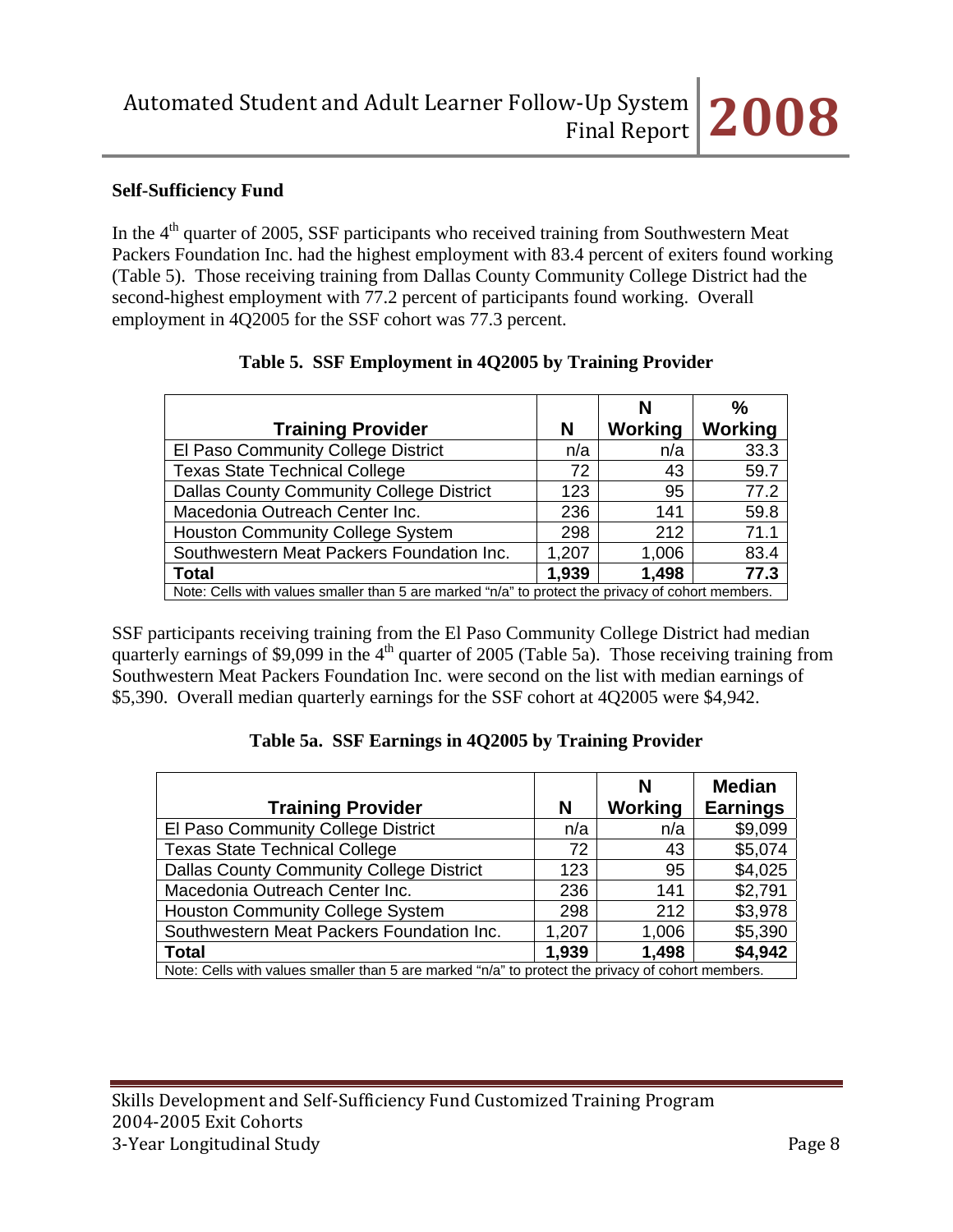In Table 6 we see that SSF participants who received training from Dallas County Community College District had the highest employment at the three-year snapshot (4Q2007), despite actually having a lower employment rate (74.8% in 2007 versus 77.2% in 2005). Houston Community College System had the second-highest employment in 4Q2007 with employment of 68.8 percent. Overall SSF cohort employment in 4Q2007 was 61.7 percent.

|                                                                                                   |       |                  | $\%$    |  |  |
|---------------------------------------------------------------------------------------------------|-------|------------------|---------|--|--|
| <b>Training Provider</b>                                                                          | N     | <b>N</b> Working | Working |  |  |
| El Paso Community College District                                                                | n/a   | n/a              | 66.7    |  |  |
| <b>Texas State Technical College</b>                                                              | 72    | 46               | 63.9    |  |  |
| <b>Dallas County Community College District</b>                                                   | 123   | 92               | 74.8    |  |  |
| Macedonia Outreach Center Inc.                                                                    | 236   | 153              | 64.8    |  |  |
| <b>Houston Community College System</b>                                                           | 298   | 205              | 68.8    |  |  |
| Southwestern Meat Packers Foundation Inc.                                                         | 1,207 | 698              | 57.8    |  |  |
| Total                                                                                             | 1,939 | 1,196            | 61.7    |  |  |
| Note: Cells with values smaller than 5 are marked "n/a" to protect the privacy of cohort members. |       |                  |         |  |  |

# **Table 6. SSF Employment in 4Q2007 by Training Provider**

Texas State Technical College participants had the highest median quarterly earnings in the 4<sup>th</sup> quarter of 2007, \$7,387 (Table 6a). Participants from Dallas County Community College District had the second-highest median quarterly earnings in 4Q2007 with \$6,086. Overall median quarterly earnings for the SSF cohort in 4Q2007 were \$5,523.

# **Table 6a. SSF Earnings in 4Q2007 by Training Provider**

| <b>Training Provider</b>                                                                          | N     | N<br>Working | <b>Median</b><br><b>Earnings</b> |  |
|---------------------------------------------------------------------------------------------------|-------|--------------|----------------------------------|--|
| El Paso Community College District                                                                | n/a   | n/a          | \$3,156                          |  |
| <b>Texas State Technical College</b>                                                              | 72    | 46           | \$7,387                          |  |
| <b>Dallas County Community College District</b>                                                   | 123   | 92           | \$6,086                          |  |
| Macedonia Outreach Center Inc.                                                                    | 236   | 153          | \$3,475                          |  |
| <b>Houston Community College System</b>                                                           | 298   | 205          | \$5,562                          |  |
| Southwestern Meat Packers Foundation Inc.                                                         | 1,207 | 698          | \$5,658                          |  |
| <b>Total</b>                                                                                      | 1,939 | 1,196        | \$5,523                          |  |
| Note: Cells with values smaller than 5 are marked "n/a" to protect the privacy of cohort members. |       |              |                                  |  |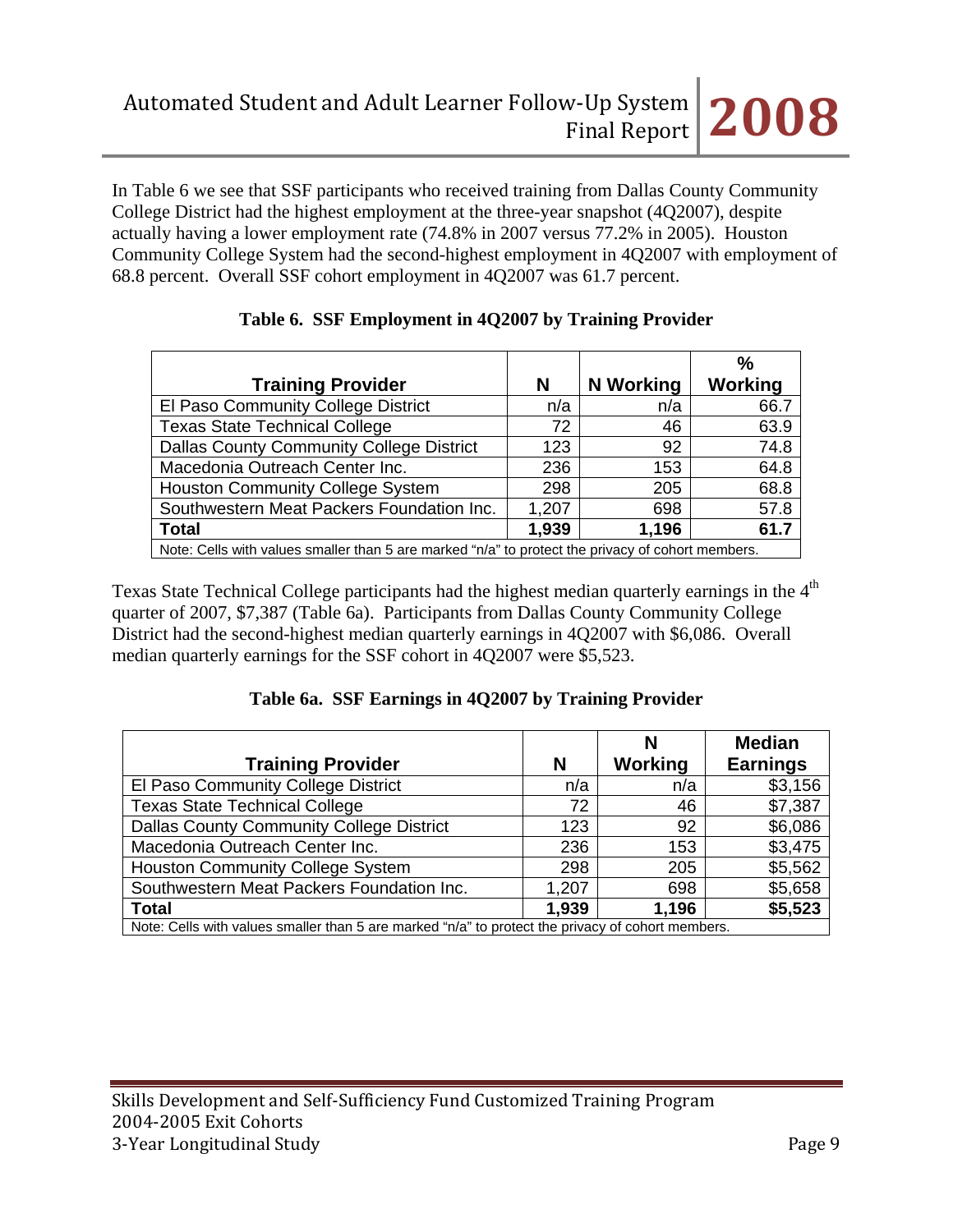Table 7 shows the top 10 industries of employment, by 4-digit NAICS code, for all SSF participants found working in 4Q2005. The Animal Slaughtering and Processing industry sector, as well as the Greenhouse, Nursery, and Floriculture Production industry sector, had the largest number of participants. Participants working in the General Medical and Surgical Hospitals industry sector had the highest median quarterly earnings in 4Q2005 with \$6,653 followed by Animal Slaughtering and Processing with \$5,699.

| <b>Industry of Employment</b>                    | N<br><b>Working</b> | <b>Median</b><br><b>Earnings</b> | <b>NAICS</b><br>Code |
|--------------------------------------------------|---------------------|----------------------------------|----------------------|
| Animal Slaughtering and Processing               | 515                 | \$5,699                          | 3116                 |
| Greenhouse, Nursery, and Floriculture Production | 148                 | \$5,635                          | 1114                 |
| Poultry and Egg Production                       | 84                  | \$3,759                          | 1123                 |
| <b>Employment Services</b>                       | 71                  | \$2,689                          | 5613                 |
| <b>General Medical and Surgical Hospitals</b>    | 62                  | \$6,653                          | 6221                 |
| <b>Nursing Care Facilities</b>                   | 45                  | \$3,652                          | 6231                 |
| <b>Other Food Manufacturing</b>                  | 44                  | \$5,374                          | 3119                 |
| <b>Home Health Care Services</b>                 | 32                  | \$1,246                          | 6216                 |
| <b>Other General Merchandise Stores</b>          | 30                  | \$3,350                          | 4529                 |
| <b>Limited-Service Eating Places</b>             | 25                  | \$2,244                          | 7222                 |

## **Table 7. Top 10 Industries of Employment for SSF at 4Q2005**

At the three-year snapshot, Animal Slaughtering and Processing industry sector, as well as the Greenhouse, Nursery, and Floriculture Production still had the largest number of participants employed (Table 8). The General Medical and Surgical Hospitals industry sector still had the highest median quarterly earnings as well, with \$7,898, followed by Other Food Manufacturing with \$6,413.

|  |  |  |  | Table 8. Top 10 Industries of Employment for SSF at 4Q2007 |
|--|--|--|--|------------------------------------------------------------|
|--|--|--|--|------------------------------------------------------------|

| <b>Industry of Employment</b>                    | N<br>Working | <b>Median</b><br><b>Earnings</b> | <b>NAICS</b><br>Code |
|--------------------------------------------------|--------------|----------------------------------|----------------------|
| Animal Slaughtering and Processing               | 172          | \$5,619                          | 3116                 |
| Greenhouse, Nursery, and Floriculture Production | 119          | \$6,300                          | 1114                 |
| Poultry and Egg Production                       | 76           | \$3,727                          | 1123                 |
| <b>Employment Services</b>                       | 65           | \$3,120                          | 5613                 |
| <b>General Medical and Surgical Hospitals</b>    | 59           | \$7,898                          | 6221                 |
| <b>Nursing Care Facilities</b>                   | 39           | \$4,014                          | 6231                 |
| <b>Other Food Manufacturing</b>                  | 35           | \$6,413                          | 3119                 |
| <b>Elementary and Secondary Schools</b>          | 28           | \$4,684                          | 6111                 |
| <b>Home Health Care Services</b>                 | 25           | \$1,730                          | 6216                 |
| <b>Limited-Service Eating Places</b>             | 23           | \$3,332                          | 7222                 |

Skills Development and Self‐Sufficiency Fund Customized Training Program 2004‐2005 Exit Cohorts 3‐Year Longitudinal Study Page 10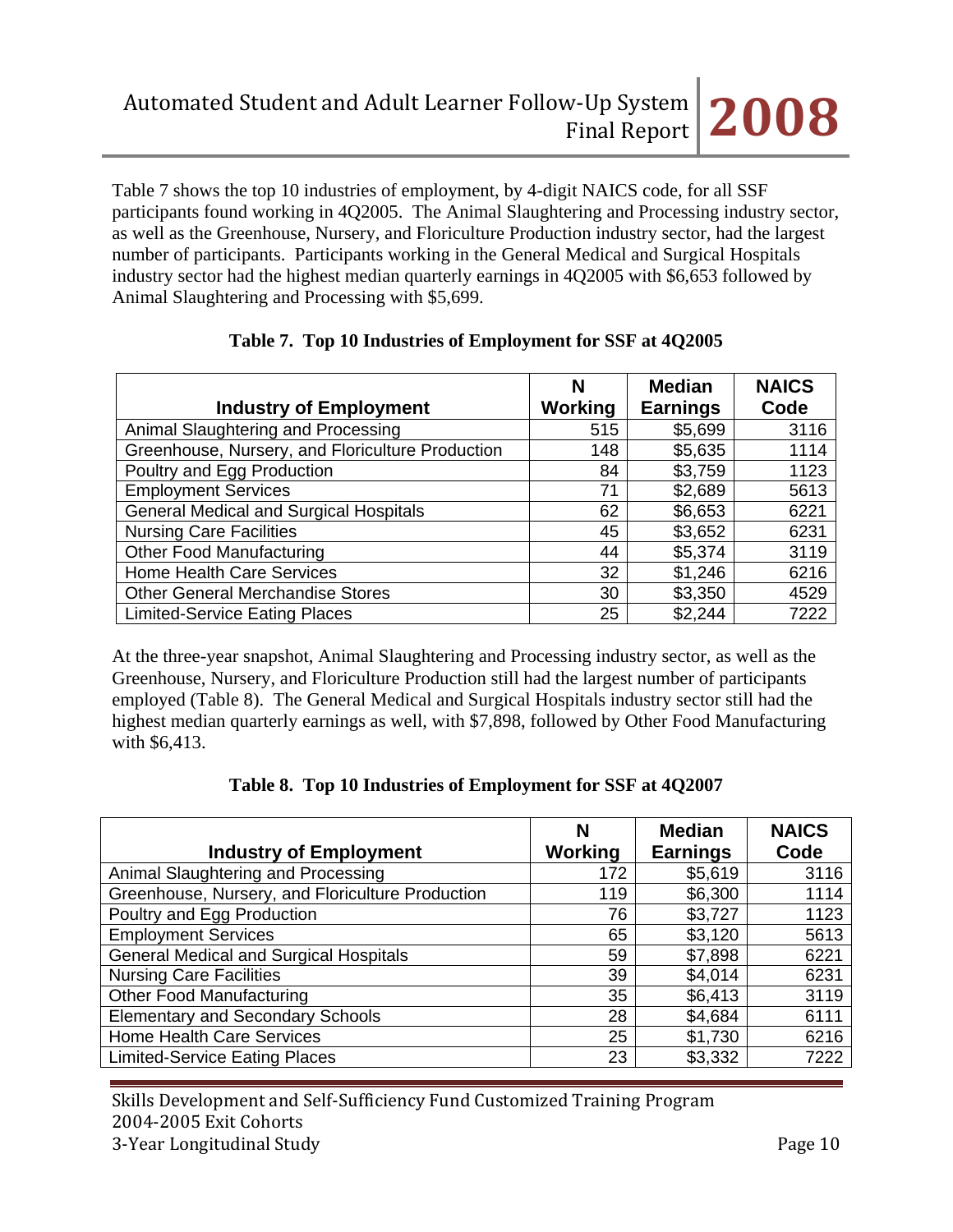

#### **B. Individuals Found Working in Both Study Periods**

The previous section analyzed results based on the 2003-2005 SDF exit cohort in which it was possible that different persons within the cohort could comprise the results for each post-exit quarter. This section of the report will focus on individuals who were found working both in 4Q2005 and 4Q2007.

#### **Skills Development Fund**

Table 9 shows employment retention and earnings gains for SDF cohort members found working in both 4Q2005 and 4Q2007. The table is sorted in descending order by earnings gains. We see that was the training provider with the highest employment was Vernon College, with a retention rate from 4Q2005 to 4Q2007 at 96.3 percent. Brazosport College had the second-highest employment retention rate at 96.1 percent. Dallas County Community College District had 90.0 percent employment retention. Overall employment retention for the cohort was 88.9 percent.

Participants attending training at Howard College posted the largest earnings gains between 4Q2005 and 4Q2007, earning \$2,078 more in 4Q2007 than they earned in 4Q2005 (Table 9). Brazosport College was second in earnings gains with \$1,831. There were no training providers posting earnings losses over the period. Earnings gains for Dallas County Community College District exiters were \$890. Overall, the cohort showed earnings gains of \$1,468.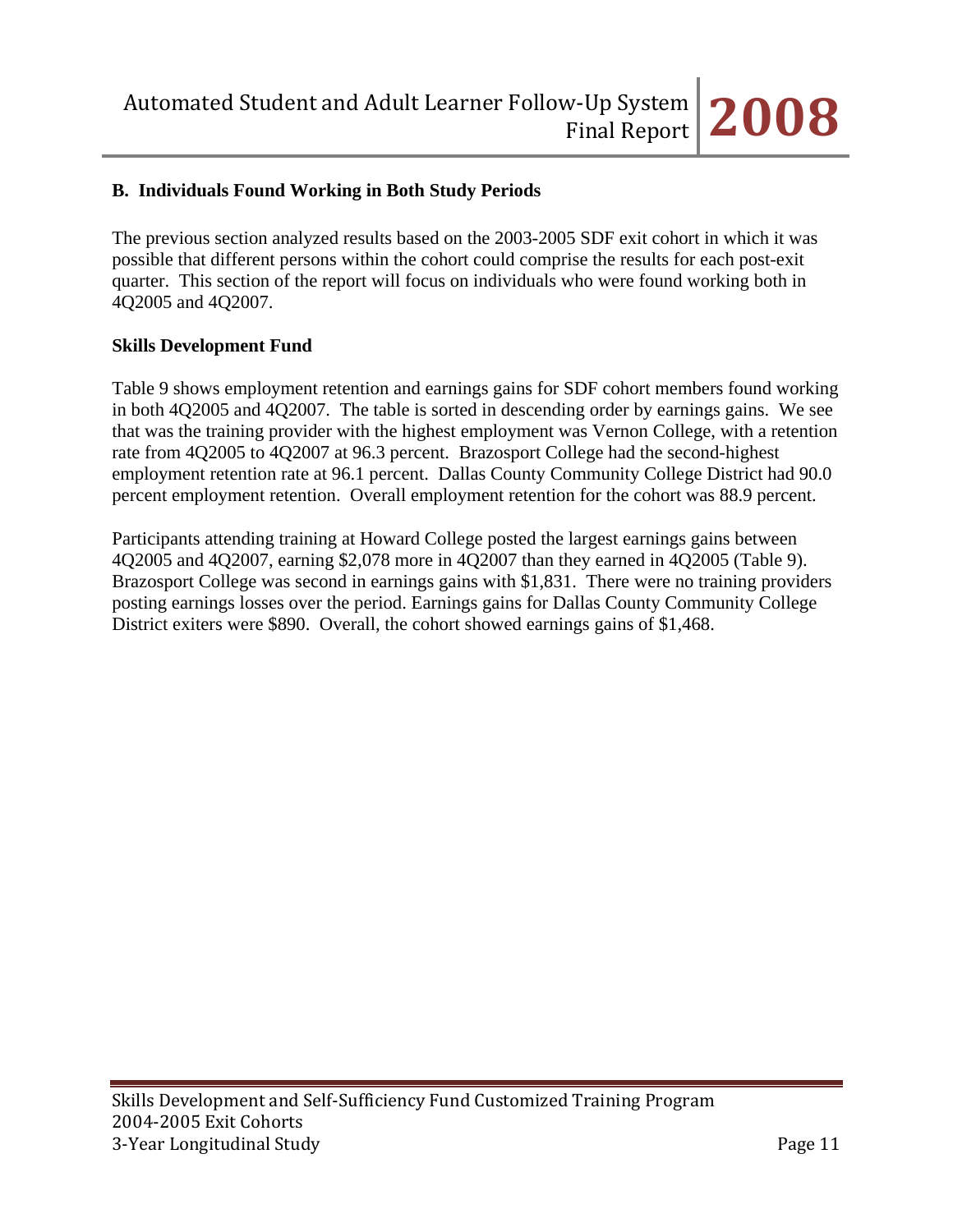# **Table 9. Employment Retention and Earnings Gains by Training Provider for SDF**

|                                |        |                   |               |                 | Working in 4Q2005 and<br>4Q2007 |                 |                 |          |
|--------------------------------|--------|-------------------|---------------|-----------------|---------------------------------|-----------------|-----------------|----------|
|                                |        | Working in 4Q2005 |               |                 |                                 | <b>Earnings</b> |                 |          |
|                                |        | N                 | $\frac{0}{0}$ | <b>Median</b>   | N                               | $\frac{0}{0}$   | <b>Median</b>   | Gains/   |
| <b>Training Provider</b>       | N      | Working           | Working       | <b>Earnings</b> | Working                         | Working         | <b>Earnings</b> | (Losses) |
| <b>Howard College</b>          | 365    | 292               | 80.0          | \$6,268         | 249                             | 85.3            | \$8,346         | \$2,078  |
| <b>Brazosport College</b>      | 601    | 532               | 88.5          | \$17,561        | 511                             | 96.1            | \$19,392        | \$1,831  |
| Amarillo College               | 555    | 512               | 92.3          | \$17,370        | 462                             | 90.2            | \$19,066        | \$1,696  |
| Southwest Texas Junior         |        |                   |               |                 |                                 |                 |                 |          |
| College                        | 1,648  | 1,500             | 91.0          | \$7,352         | 1,384                           | 92.3            | \$8,970         | \$1,618  |
| <b>Texas Engineering</b>       |        |                   |               |                 |                                 |                 |                 |          |
| <b>Extension Service</b>       | 514    | 401               | 78.0          | \$8,691         | 347                             | 86.5            | \$10,277        | \$1,586  |
| South Plains College           | 142    | 132               | 93.0          | \$12,584        | 125                             | 94.7            | \$14,055        | \$1,471  |
| El Paso Community College      |        |                   |               |                 |                                 |                 |                 |          |
| <b>District</b>                | 538    | 444               | 82.5          | \$7,491         | 389                             | 87.6            | \$8,900         | \$1,409  |
| South Texas College            | 680    | 595               | 87.5          | \$6,376         | 510                             | 85.7            | \$7,613         | \$1,237  |
| <b>Temple College</b>          | 2,293  | 1,817             | 79.2          | \$5,516         | 1,528                           | 84.1            | \$6,483         | \$967    |
| <b>Dallas County Community</b> |        |                   |               |                 |                                 |                 |                 |          |
| College District               | 2,472  | 2,178             | 88.1          | \$11,361        | 1,961                           | 90.0            | \$12,251        | \$890    |
| Vernon College                 | 60     | 54                | 90.0          | \$11,692        | 52                              | 96.3            | \$12,464        | \$772    |
| Angelina College               | 296    | 244               | 82.4          | \$5,698         | 208                             | 85.2            | \$6,403         | \$705    |
| Hill College                   | 553    | 509               | 92.0          | \$12,255        | 459                             | 90.2            | \$12,666        | \$411    |
| <b>Total</b>                   | 10,717 | 9,210             | 85.9          | \$8,786         | 8,185                           | 88.9            | \$10,254        | \$1,468  |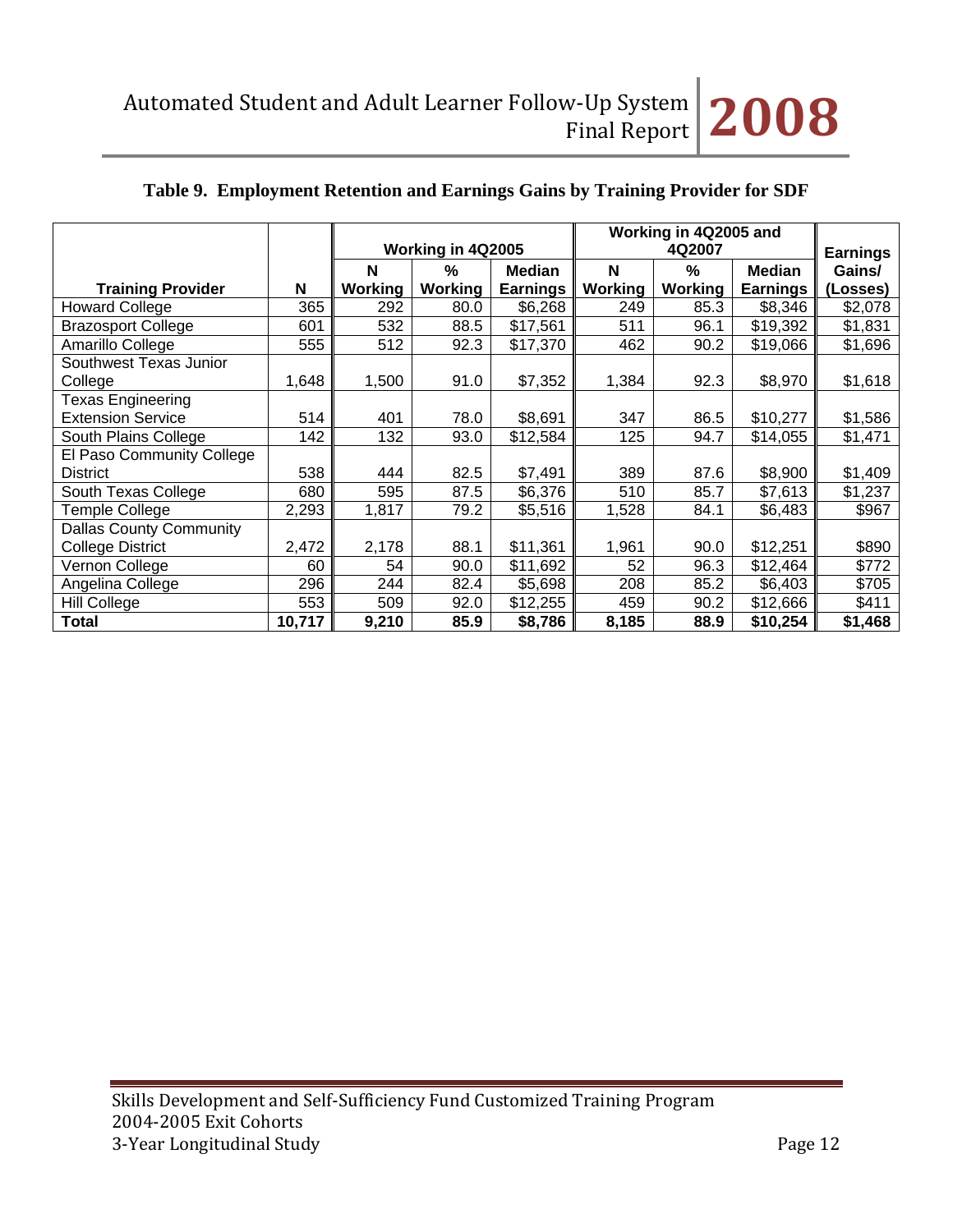Table 10 shows that General Medical and Surgical Hospitals was the industry of choice for participants, employing the highest number of those working over both periods. Executive, Legislative, and Other General Government Support was second on the list. Basic Chemical Manufacturing employees earned the most, showing median quarterly earnings of \$19,398. Aerospace Product and Parts Manufacturing was the next-highest earning industry with median earnings of \$19,229.

| <b>Industry of Employment</b>                 | N<br>Working | <b>Median</b><br><b>Earnings</b> | <b>NAICS</b><br>Code |
|-----------------------------------------------|--------------|----------------------------------|----------------------|
| <b>General Medical and Surgical Hospitals</b> | 886          | \$12,407                         | 6221                 |
| Executive, Legislative, and Other General     |              |                                  |                      |
| <b>Government Support</b>                     | 642          | \$10,456                         | 9211                 |
| <b>Basic Chemical Manufacturing</b>           | 514          | \$19,398                         | 3251                 |
| <b>Converted Paper Product Manufacturing</b>  | 496          | \$7,391                          | 3222                 |
| Aerospace Product and Parts Manufacturing     | 446          | \$19,229                         | 3364                 |
| Household Appliance Manufacturing             | 332          | \$9,985                          | 3352                 |
| <b>Wireless Telecommunications Carriers</b>   |              |                                  |                      |
| (except Satellite)                            | 306          | \$8,178                          | 5172                 |
| Electric Power Generation, Transmission and   |              |                                  |                      |
| <b>Distribution</b>                           | 302          | \$13,946                         | 2211                 |
| <b>Other Nonmetallic Mineral Product</b>      |              |                                  |                      |
| Manufacturing                                 | 273          | \$13,211                         | 3279                 |
| Household and Institutional Furniture and     |              |                                  |                      |
| Kitchen Cabinet Manufacturing                 | 231          | \$7,437                          | 3371                 |

# **Table 10. Top 10 Industries of Employment for SDF Participants Employed in 4Q2005 and 4Q2007**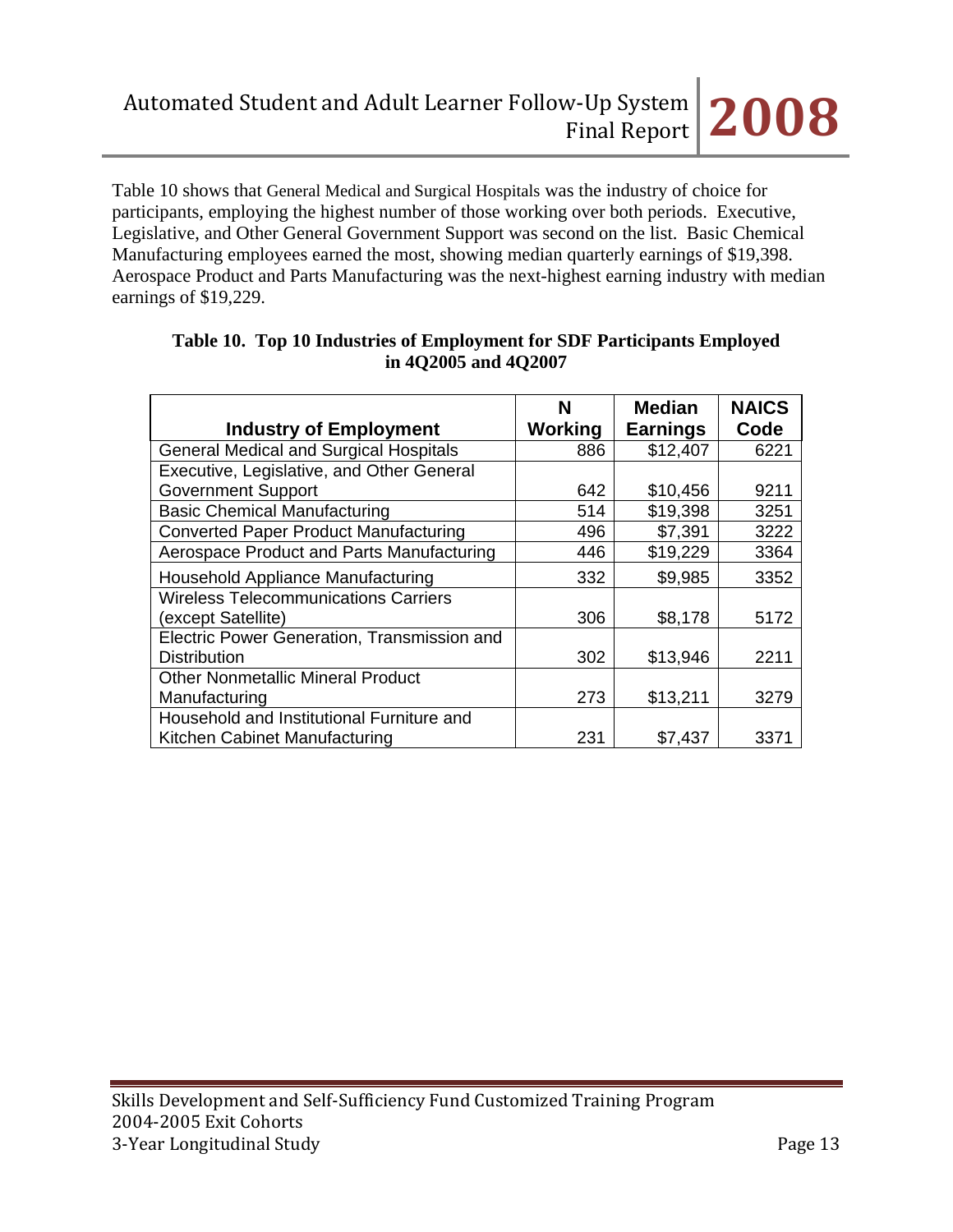## **Self-Sufficiency Fund**

Table 11 shows employment retention and earnings gains for SSF cohort members found working in both 4Q2005 and 4Q2007. The table is sorted in descending order by earnings gains. We see that was the training provider with the highest employment was Dallas County Community College District, with a retention rate from 4Q2005 to 4Q2007 at 86.3 percent. The Houston Community College System had the second-highest employment retention rate at 80.2 percent. Overall employment retention for the cohort was 69.7 percent.

Texas State Technical College participants posted the largest earnings gains between 4Q2005 and 4Q2007, earning \$3,378 more in 4Q2007 than they earned in 4Q2005 (Table 11). Dallas Community College District was second in earnings gains with \$2,298. Overall, the cohort showed earnings gains of \$729, and only one training provider posted earnings losses.

|                                                                                                   |       | Working in 4Q2005 |               |                 | Working in 4Q2005 and | <b>Earnings</b> |                 |           |
|---------------------------------------------------------------------------------------------------|-------|-------------------|---------------|-----------------|-----------------------|-----------------|-----------------|-----------|
|                                                                                                   |       | N                 | $\frac{9}{6}$ | <b>Median</b>   | N                     | $\frac{0}{0}$   | <b>Median</b>   | Gains/    |
| <b>Training Provider</b>                                                                          | N     | Working           | Working       | <b>Earnings</b> | <b>Working</b>        | Working         | <b>Earnings</b> | (Losses)  |
| <b>Texas State</b>                                                                                |       |                   |               |                 |                       |                 |                 |           |
| <b>Technical College</b>                                                                          | 72    | 43                | 59.7          | \$5,074         | 31                    | 72.1            | \$8,452         | \$3,378   |
| Dallas County                                                                                     |       |                   |               |                 |                       |                 |                 |           |
| <b>Community College</b>                                                                          |       |                   |               |                 |                       |                 |                 |           |
| <b>District</b>                                                                                   | 123   | 95                | 77.2          | \$4,025         | 82                    | 86.3            | \$6,323         | \$2,298   |
| <b>Houston Community</b>                                                                          |       |                   |               |                 |                       |                 |                 |           |
| <b>College System</b>                                                                             | 298   | 212               | 71.1          | \$3,978         | 170                   | 80.2            | \$5,765         | \$1,787   |
| Macedonia                                                                                         |       |                   |               |                 |                       |                 |                 |           |
| <b>Outreach Center</b>                                                                            |       |                   |               |                 |                       |                 |                 |           |
| Inc.                                                                                              | 236   | 141               | 59.8          | \$2,791         | 110                   | 78.0            | \$4,132         | \$1,341   |
| Southwestern Meat                                                                                 |       |                   |               |                 |                       |                 |                 |           |
| <b>Packers Foundation</b>                                                                         |       |                   |               |                 |                       |                 |                 |           |
| Inc.                                                                                              | 1,207 | 1,006             | 83.4          | \$5,390         | 650                   | 64.6            | \$5,733         | \$343     |
| El Paso Community                                                                                 |       |                   |               |                 |                       |                 |                 |           |
| <b>College District</b>                                                                           | n/a   | n/a               | 33.3          | \$9,099         | n/a                   | 100.0           | \$2,529         | (\$6,570) |
| <b>Total</b>                                                                                      | 1,939 | 1,498             | 77.3          | \$4,942         | 1,044                 | 69.7            | \$5,671         | \$729     |
| Note: Cells with values smaller than 5 are marked "n/a" to protect the privacy of cohort members. |       |                   |               |                 |                       |                 |                 |           |

#### **Table 11. Employment Retention and Earnings Gains by Training Provider for SSF**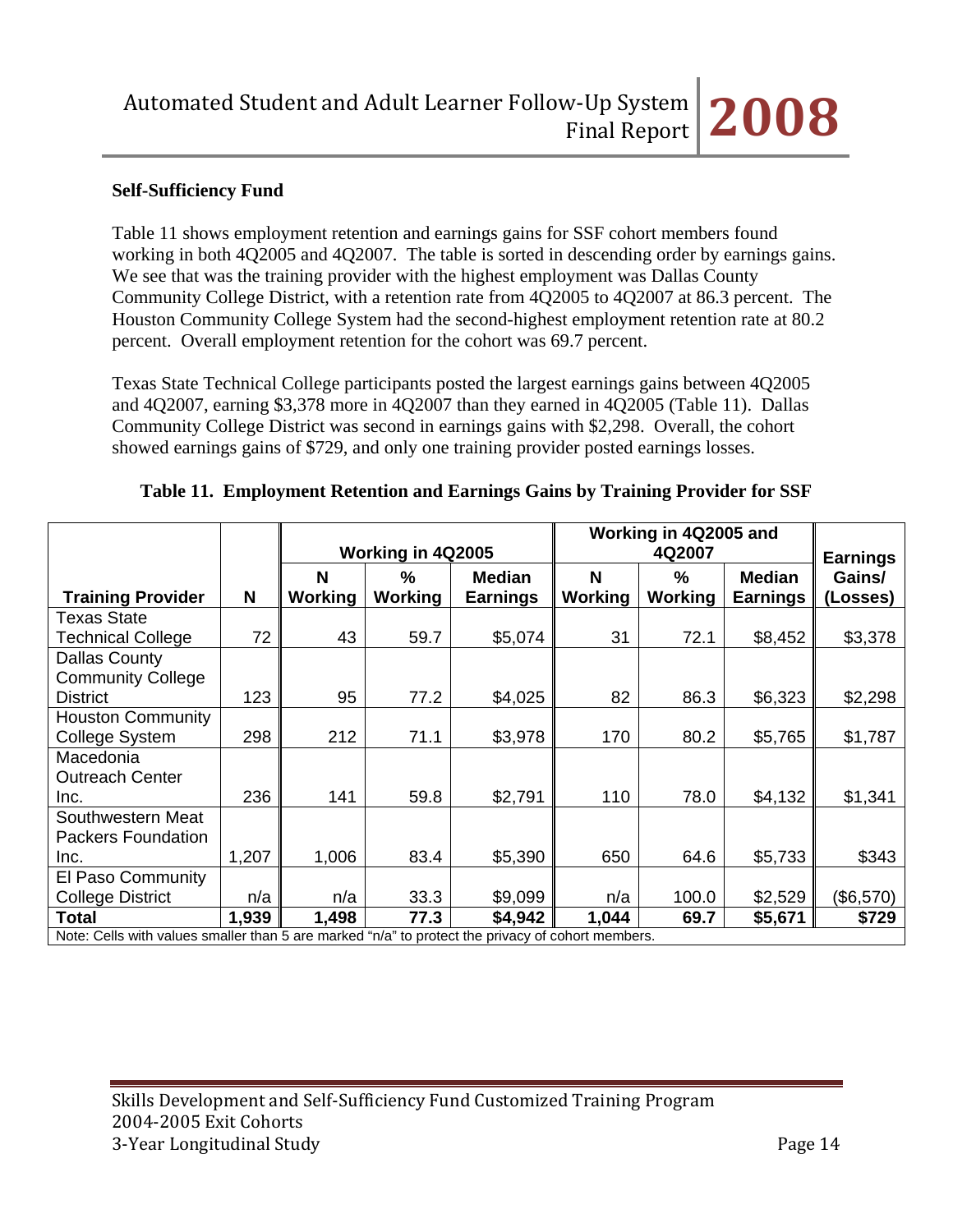Table 12 shows the top ten industries of employment, by 4-digit NAICS code, for all SSF exiters found working in both 4Q2005 and 4Q2007. The Animal Slaughtering and Processing industry employed the most SSF participants, followed by Greenhouse, Nursery, and Floriculture Production. Exiters working in the General Medical and Surgical Hospitals industry had the highest median earnings in 4Q2007, with \$7,924. They were followed by participants working in the Greenhouse, Nursery, and Floriculture Production, who posted median quarterly earnings of \$6,351.

|                                               | N       | <b>Median</b>   | <b>NAICS</b> |
|-----------------------------------------------|---------|-----------------|--------------|
| <b>Industry of Employment</b>                 | Working | <b>Earnings</b> | Code         |
| Animal Slaughtering and Processing            | 164     | \$5,621         | 3116         |
| Greenhouse, Nursery, and Floriculture         |         |                 |              |
| Production                                    | 115     | \$6,351         | 1114         |
| Poultry and Egg Production                    | 74      | \$3,752         | 1123         |
| <b>General Medical and Surgical Hospitals</b> | 56      | \$7,924         | 6221         |
| <b>Employment Services</b>                    | 52      | \$3,434         | 5613         |
| <b>Other Food Manufacturing</b>               | 34      | \$5,975         | 3119         |
| <b>Nursing Care Facilities</b>                | 31      | \$4,211         | 6231         |
| <b>Elementary and Secondary Schools</b>       | 27      | \$4,746         | 6111         |
| <b>Limited-Service Eating Places</b>          | 20      | \$3,501         | 7222         |
| Home Health Care Services                     | 17      | \$1,964         | 6216         |

| Table 12. Top 10 Industries of Employment for SSF Participants Employed |
|-------------------------------------------------------------------------|
| in 4Q2005 and 4Q2007                                                    |